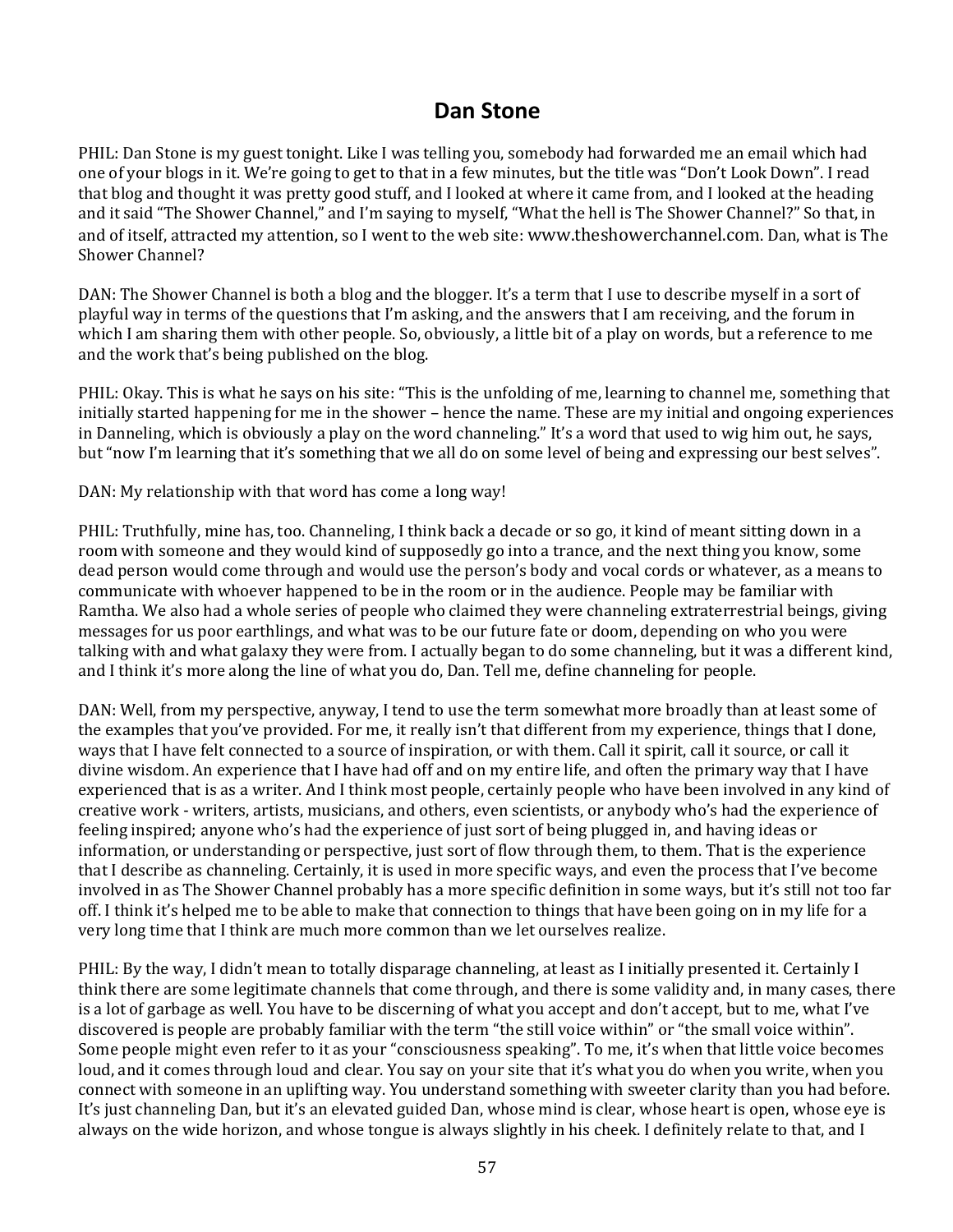actually love that definition. Its kind of like that still, small voice within sort of breaks through all of the mind chatter that we have and says "Hey! Whoa! Wait a minute! I've got something to say here!" I don't know, is that kind of the way you present this?

DAN: Yes. I think that you have alluded a couple of times to sort of the humor of that, the lighthearted aspect of this, and that's been of real importance to me, to kind of maintain that approach and that way of thinking about it. I think I've learned, and I believe I am certainly not alone in this, but I've learned that the more I allow myself to experience that kind of connection, the more I allow myself to sort of tune in that way and receive from that source, the more I understand just what a funny place the universe is.

PHIL: It does have a sense of humor, absolutely.

DAN: Absolutely. And you know, it's interesting, I've been hearing my whole life, people telling me to lighten up, and it used to really bug me, that I heard that from so many people. But I've come to see that as a message that the universe has been sending me for quite some time, and I just finally started to pay attention to it.

PHIL: I think too, Dan, that people need to realize that anybody/everybody, actually, in some manner, shape, or form probably does channel, even thought they may not recognize it as such; that it's not some kind of mystical experience reserved only for the few, or something that is beyond the reach of the average person. It's suddenly when you could be faced with a particular situation or something going on in your life. It could be something dramatic or traumatic, and it seems out of the clear blue, some sense of clarity comes through that says "No, make a right hand turn, don't go left". Then you find out if you had gone left, you might have ended up in a traffic jam. You might have gone off a bridge that was washed out. So it is something that is within each and every one of us if we can simply slow down the massive amount of thoughts that we process and listen to that voice that's inside of us and let it come through and let it provide some level of guidance.

DAN: Yes. I agree completely, and I would also say it is no more or less mystical than any other aspect of life. I think we create a lot of very arbitrary distinctions along those lines. We describe certain kinds of experiences as spiritual or mystical and others as not. In my case, unless you consider lathering up to be a mystical experience, it certainly didn't begin for me in any particularly mystical or esoteric way.

PHIL: You have a wonderful quote on your page. It says, "If I listen, I can hear myself calling out to me." That to me is great. I think that's really what it's all about, listening to that little voice that's on the inside. If we do stop and listen, we can really get a better handle on what we are all about, where we're going and what might be the most appropriate way to live our lives and to handle situations.

# DAN: Absolutely.

PHIL: I want to start right in. The blog that's currently up on www.theshowerchannel.com, the blog that's up now, I believe its title is "The Past That Has No Power".

DAN: "The Past: It Has No Power Here". That's right.

PHIL: In a way, it kind of deals with dreams and looking for partners. Can you guide us, if you will, through that particular blog and let us know what that was all about? What do you mean by "The Past: It Has No Power Here"?

DAN: Well, that particular post came about from a couple of different ideas. One had to do with a dream that I had where someone from my past appeared pretty prominently and in an intense way. I think I say a little bit about the dream in the blog, involving a former partner, a former significant other, who, in the dream, showed up as being demon possessed. I mean, it was a pretty disturbing dream. I don't hold that perception of this particular person, so it was out of character, and it certainly had an impact on me as I thought about it. And then, around the same time, I had a conversation with a friend of mine who was asking me about my take on the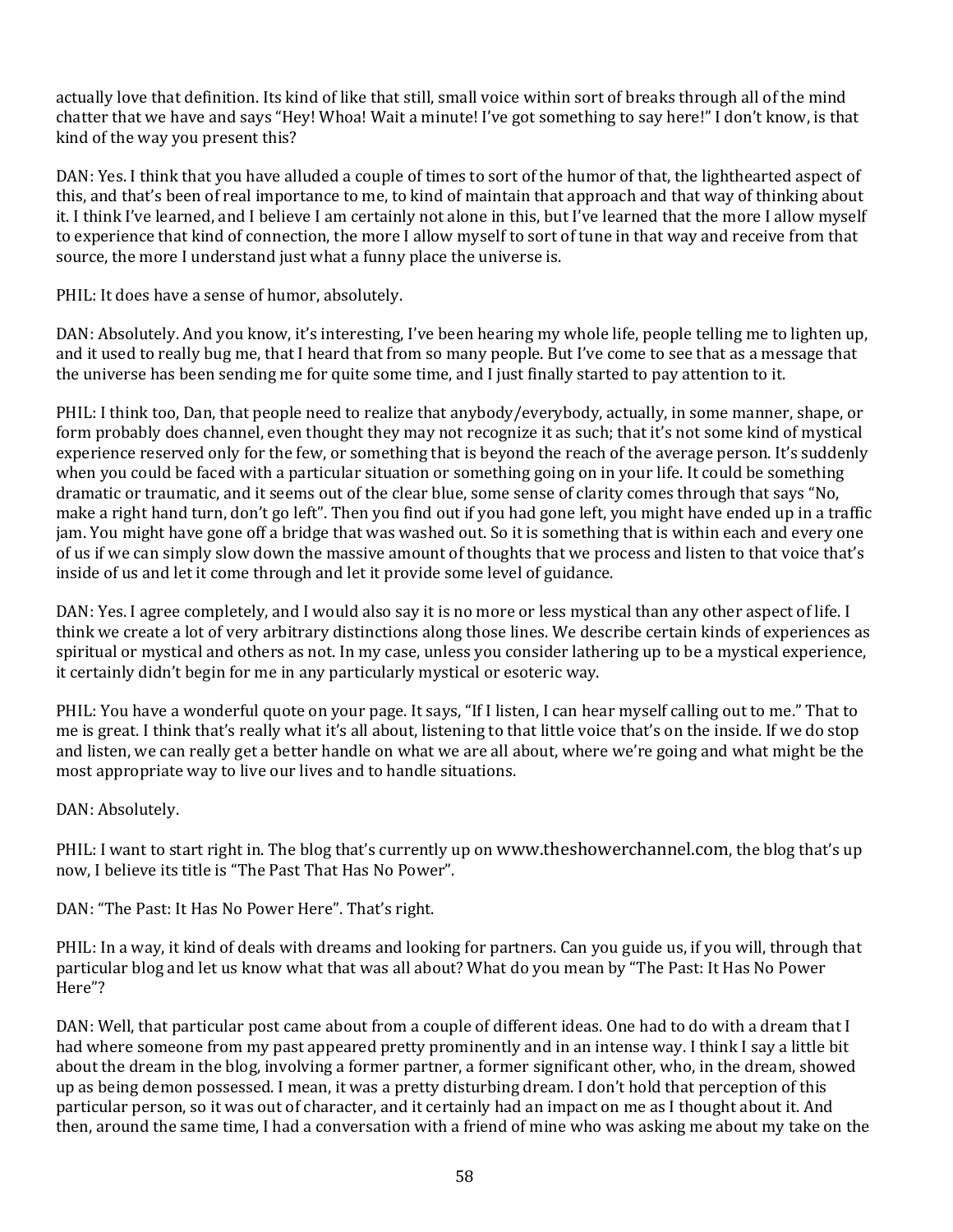idea of past lives and reincarnation, and what did I think about the extent to which past lives may have some impact or some bearing on our experience in the current lifetime and the things that happen to us. The blog came about as I began to reflect on those two things, and there seemed to be a connection there for me. I was just kind of asking, really, about the impact of the past on us in general, be it our past in terms of years gone by, or past in terms of lifetimes gone by , things that show up from the past, reminders of the past and so forth.

### PHIL: What was the conclusion?

DAN: Well, the conclusion really was that the past only has the power over us that we give it. We have such a tendency to dwell on the past, to really spend a lot of time there, to spend a lot of energy, to give a lot our attention to that. We have health providers trying to help us live better lives. The part of the process that they often use is to take us back into our past and help us gain some clarity or some understanding or insight about things that have happened previously and how that is still affecting us. So, in a way, we have this way of really kind of facing, dealing with, confronting ghosts. Or, in some cases, as in the case of my dream, demons from the past, and we can often find ourselves really haunted by our past or worse. In some cases, we are held prisoner by it or terrorized by it in some way. So, the message around that was to kind of encourage us to see that power that the past has over us is power that we're choosing to give it. And while it can be very helpful, certainly, to have greater understanding about what it is in our past that is holding us back in some way, or creating some kind of obstacle for us, or really getting in the way of living our lives more fully and in a more satisfying way, that there can be a diminishing point of return with regard to how much focus we continue to put in the past. And so there was also a pretty strong indication in this message to kind of limit the time that we spend visiting with ghosts, goblins, and demons, and sort of limit our excursions backward in time and really focus more on where we stand now and less on how we got here, and more on where we want to go from here.

PHIL: Several weeks back, I had a guest on my show, Steven Mayber. He is the head of an operation call Global Healing Solutions, and he was indicating that a lot of what ails us stems from our focus, and usually this is subconsciously, on the past. I mean, granted, people will go through their everyday lives thinking about what happened last week or last year, you know, some kind of experience that appears at the conscious level, but there is so much hidden at the subconscious level, something like 98% of our brain power is devoted to thoughts we don't think about consciously, and that those various experiences have a major controlling influence on our current health; that if you actually trace back whatever illness you may have, you will probably find somewhere back, some place in your life, that there was some kind of past experience that blocked the flow of energy in the body, and, over time, it jams things up. And particularly if you keep thinking about it or worrying about it or throwing energy at it in terms of having a personal concern, that the past is always going to be with you and you can't change it; that it guides your future, that it's going to control your life; that all kinds of diseases and ailments, and so forth can spring from that kind of focus on things that have gone by and no longer exist.

DAN: Yes, and it's actually been a bit of a paradigm shift for me, because my educational background is in counseling psychology, and I have been sort of historically coming from the perspective of believing in the value of going back and looking at where our issues originate and trying to understand as clearly as possible the ways we have been affected by what's gone before or what we've done before. So it's been a real shift for me in my perspective, but I think if you believe as I certainly do now, that really, whatever you ‐ kind of what you were just saying – whatever you focus on gets bigger.

# PHIL: Right.

DAN: You know, whatever you're giving your attention to is what you tend to get more and more of. And so, if you are stuck in that place, as we all often can be, of really kind of focusing on, or hung up on, where we've been, what's happened to us, what's been done to us, what we've struggled with before , it can be very difficult to get anything else going.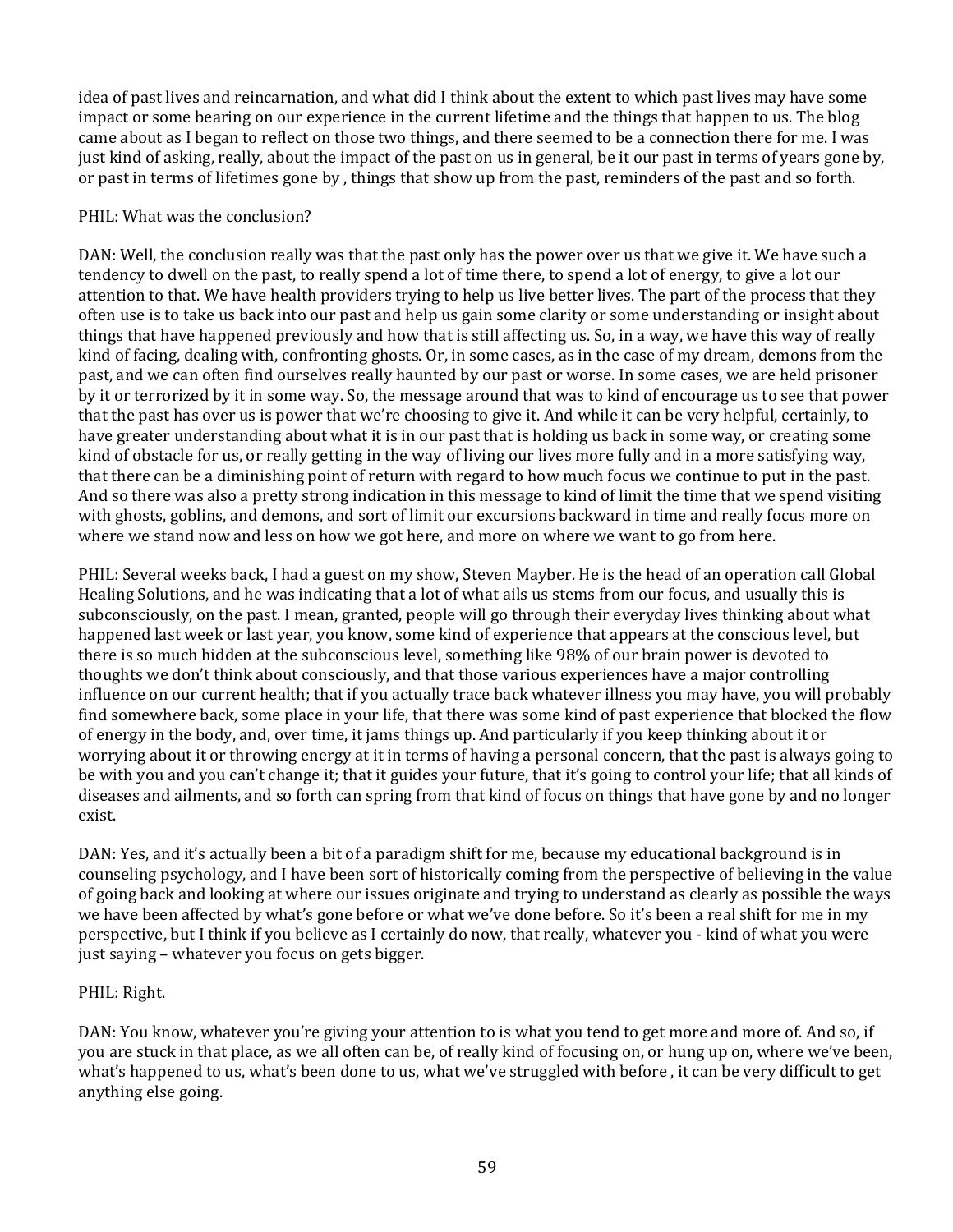PHIL: It makes me wonder, Dan, if psychoanalysis isn't probably – I probably shouldn't say this – but might be one of the worst things you can do, because all you're doing is dredging up your past, throwing energy at those problems and issues from your past, and they become your predominant focus. There is a healer in Hawaii and he practices an ancient art, called "Ho'Oponopono". I believe some of the healing work he does he totally does at a distance without even talking to anybody. He doesn't dredge up the past. He doesn't try to find out, you know, what is basically creating your mental insanity or your criminality, but he really just sits there and actually focuses on himself, and his healing technique is basically to say that I forgive myself for seeing that you have these conditions. In the process of not forgiving himself, and not seeing others clearly, he, and all of us, actually create poor health conditions. In other words, the vision that is more appropriate is to see everybody happy, healthy, wealthy, and wise, more or less, that by seeing the conditions that other people place labels on in terms of being mental ill or whatever, that that will actually feed the process and provide energy to it, and thereby exacerbate the person's condition. Apparently, he has had amazing success in healing in that way.

DAN: Well, the past is certainly a kind of tricky business, I think, and I would also add to that, from my perspective, that sometimes I do believe that it can be very helpful to people who don't have a lot of awareness, perhaps, around the nature of their struggle. They don't really have clues about what it is that is creating the difficulty for them. Or maybe another way of putting it is they haven't even figured out whom to forgive. And, Phil, I do think sometimes that spending some time looking back, gaining some clarity around some of the issues from the past that affect us, can still be constructive work. But I do like the message that was given to me about that in terms of keeping an eye on how much time you spend there, and remembering that your most constructive focus and your real point of power is in the present, always.

PHIL: Yes, it's one thing to know where the problem arises, and certainly not to spend your whole life worrying about it, because that will simply add to the problem in the first place. Okay, the next blog is – and I love this. It's been something in my mind ever since I was a young kid. I believe the title is "Neither Here Nor There". You have an absolutely wonderful outlook at the beginning of that dialogue, if you will, where basically it is saying that Heaven is boring. The reason I had to chuckle was because even as a young kid, early teens, I remember sitting down one time on Cape Cod on some of the stones that jut out to the ocean, kind of one of my favorite ways of sitting down and thinking and channeling myself, if you will. I remember sitting there and saying, "You know, who wants perfection?" I mean, a Walgreen's commercial where everything is absolutely perfect, to me, is kind of like the Stepford Wives, totally boring. Who would want everything to run so perfect that there is really no challenge, nothing to look forward to, no problems that you have to solve, nothing new to think about, no new places to explore. To me, it's no wonder people keep reincarnating, because they get bored wherever you go when you die!

DAN: I think there may be more truth to that than what's even realized. But, yes, you're right. I had the same experience. I grew up in a fairly conservative Christian environment, and my father was a minister. So from the time I was a baby, I was hearing all about Heaven, and the descriptions were always the same. I mean, pearly gates, mansions and harps and angels singing in streets of gold, and it sounded lovely, but no one was ever able to give me a very satisfactory answer about what we were going to do for the rest of eternity. I remember as a child kind of sitting there, kind of feeling uneasy, or not thrilled about what I was hearing that was in store for me.

PHIL: I love the concept where I think part of what the blog was saying that when you get to the end, basically you have another end to strive for. That point keeps shifting further and further and further, and you never actually get to "the end".

DAN: Right, exactly. That end point does continue to shift. If I had to give a one-word description of the message in that post, I think it would probably be expansion. It's a key word that our experience, that the Heaven we are really experiencing, even if we are not understanding it, is just this continual expansion of who we are, of what we are inviting into our experience, of what we are allowing ourselves to become. Whether you believe specifically in reincarnation or not, I think that that idea of becoming more through life experience is the closest and most satisfying way of thinking about Heaven that anyone has ever presented to me.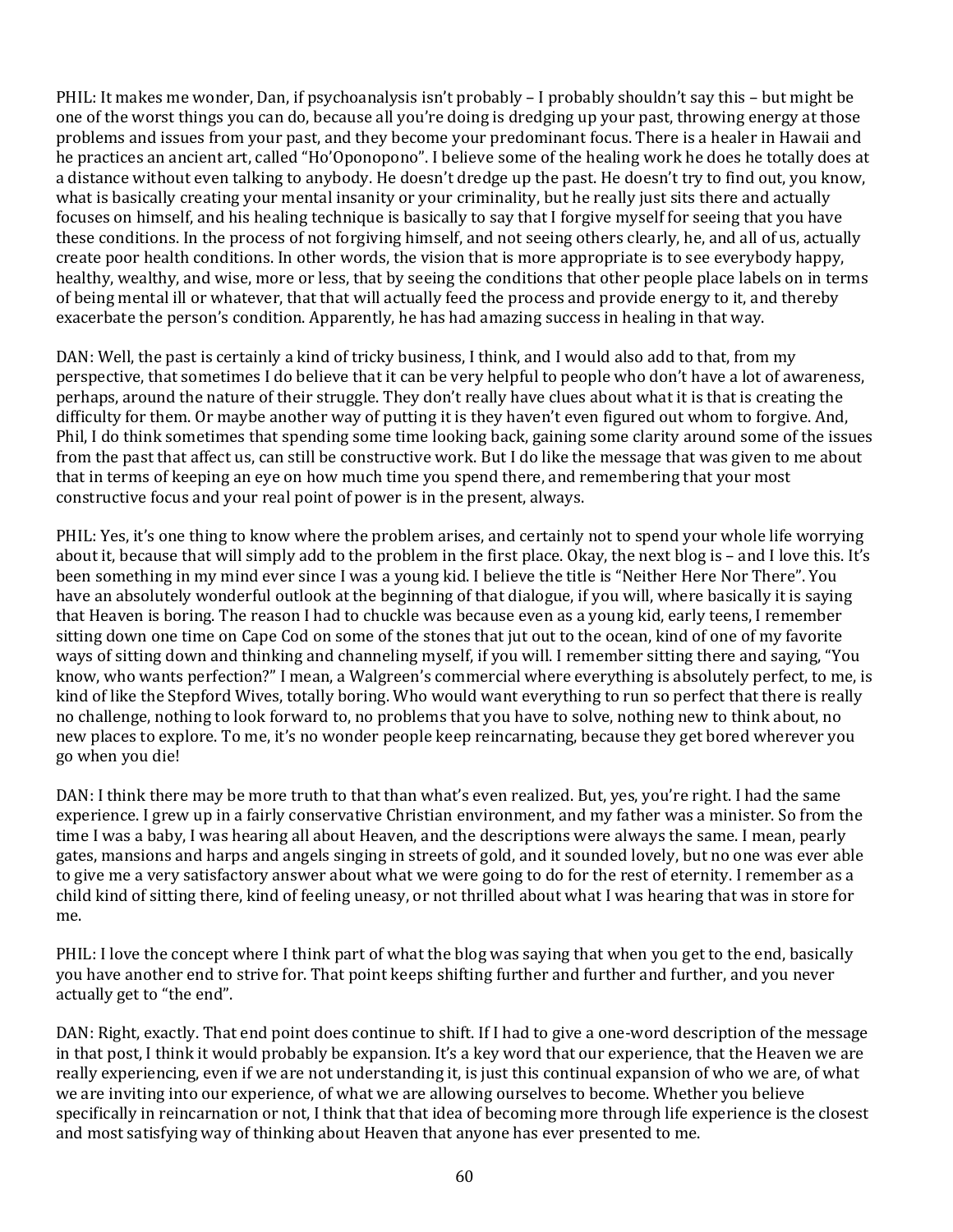PHIL: I think the other major point that you talk about is that it's the journey that matters.

DAN: Yes, yes. There is no there, there.

PHIL: Yes, there is no there, there. I mean, how often just on the mundane level do we get all excited about going some place, and you take the trip, and you have various experiences. You stop and stay at different places, you eat at different places, and you run into different people. And when you get to where you're going, you kind of settle yourself down and say "Okay, I'm here, now what?"

DAN: Yes, well, we're always talking ourselves into this idea that we are going to be happy "when." Or we're going to be happy "if," and we really do convince ourselves that there is some set of circumstances or some condition or some event or some achievement out there for us, and that's going to be it, you know, if we can just get there, that's going to be it. And then, when we get there, of course, what we realize pretty quickly is, well, now what? So again, it's getting back to the idea of always becoming more, always wanting more, always being stimulated to desire more and to reach for more, and that being about as heavenly as it gets.

PHIL: Right. There has to be something beyond Disneyland. I mean, how many times can you go, until you reach a point where you go "Okay, now I'm ready for something new and different". I've gone on all the rides; I've seen all of the attractions.

DAN: Even Disneyland keeps expanding!

PHIL: There you go! Here's another one on the list. Tell me about the little parable about not looking down, don't look down, that began with walking on water.

DAN: Walking on water, that's straight out of the Bible. I mean, it's the story of Jesus, or, actually, his disciple being out on a boat on rough water, a storm came up or something. So the water was kind of rough, and they were beginning to get a little worried, and then they looked across this body of water and saw Christ coming toward them on the water, walking toward them. As he got closer, he called out to one of the disciples, Peter, who was in the boat, and he called to Peter to get out of boat and come to him. And in the Bible story, Peter did, he stepped out of the boat and he started walking on the water, his eyes were fixed on Christ, actually walking on the waves over to Jesus, and then, he looked down and saw a sort of stormy sea at his feet and panicked, and started to sink like a stone.

So, the idea, the message of that being what I often certainly find myself doing in many situations, is taking my eyes off of what I want, or where I'm trying to be, or what I am trying to achieve, or the direction that I am heading, paying attention to what is, and, particularly, when what is sucks. When what's going on in your present, and all around you, when your circumstances or situations are really unpleasant, really uncomfortable, it gets back to that idea of what you're focusing on gets bigger, you get more of that. So you really lose that connection with that point on the horizon calling to you, and you get stuck and fixated on the bad stuff happening to you.

Another way that I've heard that described that I think is very elegant is you become more about observation than about imagination. When you are looking at where you want to be, you're allowing yourself to really experience that. You've got your eyes locked on that point ahead that's calling to you, whatever it is. I mean, theoretically, it's calling to you, it appeals to you, it's attractive, there's something about it that you love the idea of. You love to think about it; you love how it feels to think about it. It's really calling you forward, and as long as you're looking at that and experiencing the feelings that are part of that point that you're moving toward, you're fine. You feel good, you're moving right along, you're making progress, and you're not thinking about, you're not focused on, you're not really feeling the things that you feel when you take your attention off that point and put it back on whatever it is that's going on in your "reality".

PHIL: Like you say in the article, in the blog, you never get rich by focusing on poverty.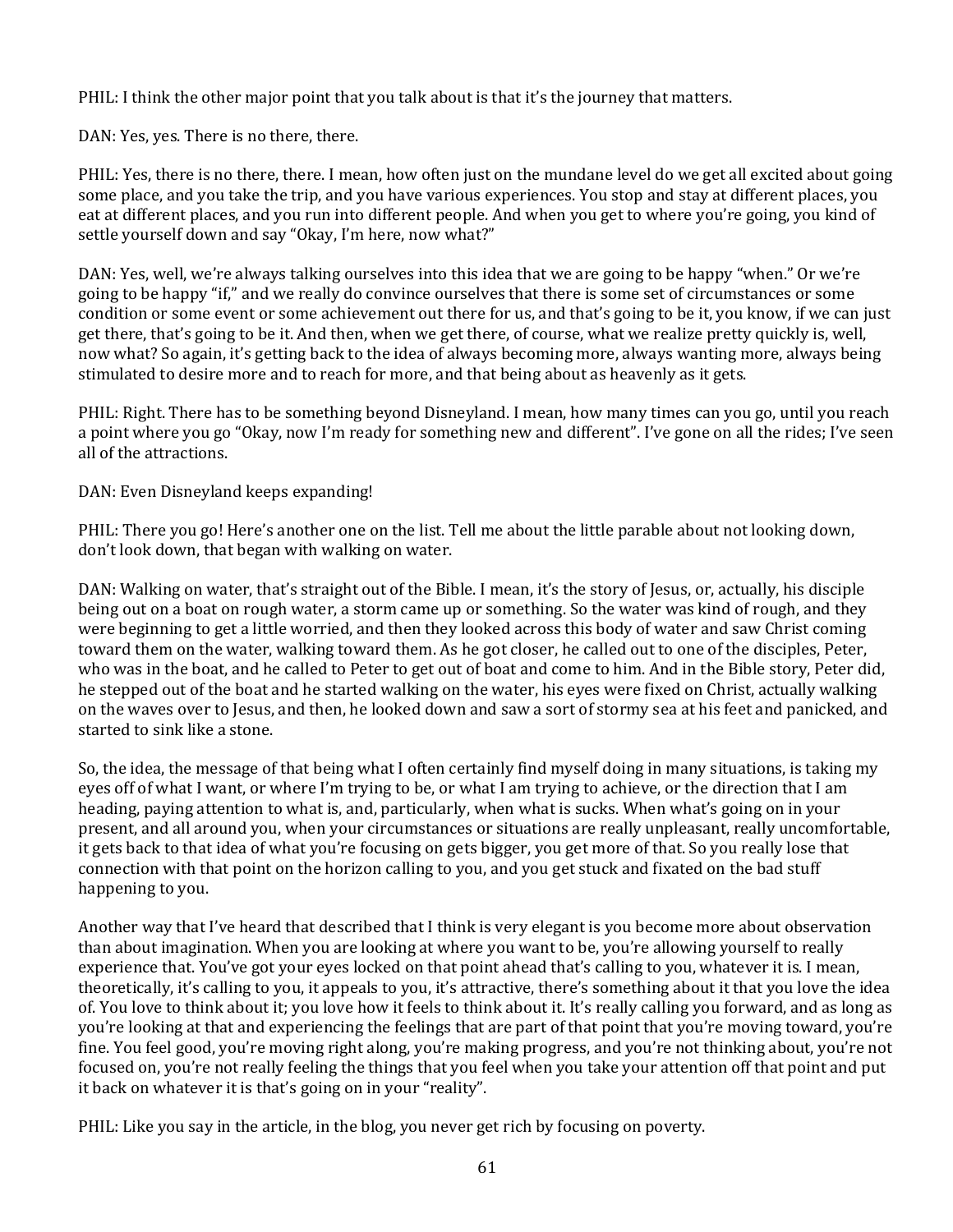DAN: Right. You don't get well by focusing on sickness or find the mate of your dreams by focusing on how lonely you are, et cetera.

PHIL: How many people do you know or come across where their whole lives are about how ill they are or how miserable their lives are, they can't do this or they can't do that, they are so surrounded by negative thoughts and negative energy that there is just no way they are going to get out of it with that type of thought process. I think, unfortunately, all too many people tend to be that way, and they do focus on a particular issue that is confronting them rather than seeing the issue leading to a wonderful, joyous conclusion.

DAN: Well, you know, it's no wonder, because we are all pretty much trained to think that way. I mean, we get continual messages from many, many different sources all of the time, urging us to face the facts, you know? To "get real," to "pay attention" to what is, with the premise of that being that that's what we need to do, what we should do, it's the problem‐solving approach of addressing what's in front of you, and we don't get nearly as much, I think, encouragement or support around the idea of kind of ignoring all of that, really keeping our focus on the desire.

PHIL: Sure. I mean, just by definition of what you said, it's the problem‐solving approach. So, what is your focus on? It's focused on we have a problem. If form goes where your thought goes, then that problem will always exist, and throughout humanity's entire history, people have been so focused on solving the problems and yet none of the problems ever get solved. Even though they try to come up with solutions, I understand that, there will be people that will say "Well, here's the problem, here's what we need to do about it". But, for some reason, the mind set stays on "We have the problem", rather than seeing past the problem to actually living in the solution to the point where the solution becomes the new reality, and we just don't seem to progress that far because of that.

DAN: Exactly. You keep focusing on the problem and you just get more problem.

PHIL: Yes, it kind of goes back to The Secret, you know, the book and the movie "The Secret." They say the same thing there, and it goes back to the book I have coming out in a couple of weeks, "Jesus Taught It, Too: The Early Roots of the Law of Attraction." It goes back there and it even goes back further than that. I mean, it goes back to ancient Egypt in some of the philosophies that they had, and for some reason, people don't want to hear that. That comes up in one of your writings a little bit down the road with respect to responsibility, but we'll get to that in a moment. "Perils of Progress: a Fear of Nothing Changing." At first I had to think about that. What do you think was coming across there? How can you be at peace when you want change?

DAN: That's a tough one!

PHIL: It is!

DAN: It really is. I still find myself often pondering that whole idea. You know, you tied in with another topic that I think is addressed in the blog, making peace with where you are. You know, it's hard, because, again, we're so conditioned , so sort of wired in some ways to approach things in terms of "I will be happy when", "I'll be happy if." We believe that what has to change are the conditions. What's got to change are the circumstances. You know, the situation has got to be different, and when the situation is different, then I'll feel okay or I'll feel better.

The message that keeps coming through, in ways feels very counterintuitive to that, because the message in the blog and the message that I keep getting about this is feel better now and things will change. Feel better where you are and things will get better in your experience. Instead of postponing or delaying what you really want, which is to feel better, I mean, that's kind of what we are always going for no matter what the specifics are of the situation. What we're really going for is to feel good. We want what we want, whatever it is, because we think the having of it is going to make us feel good.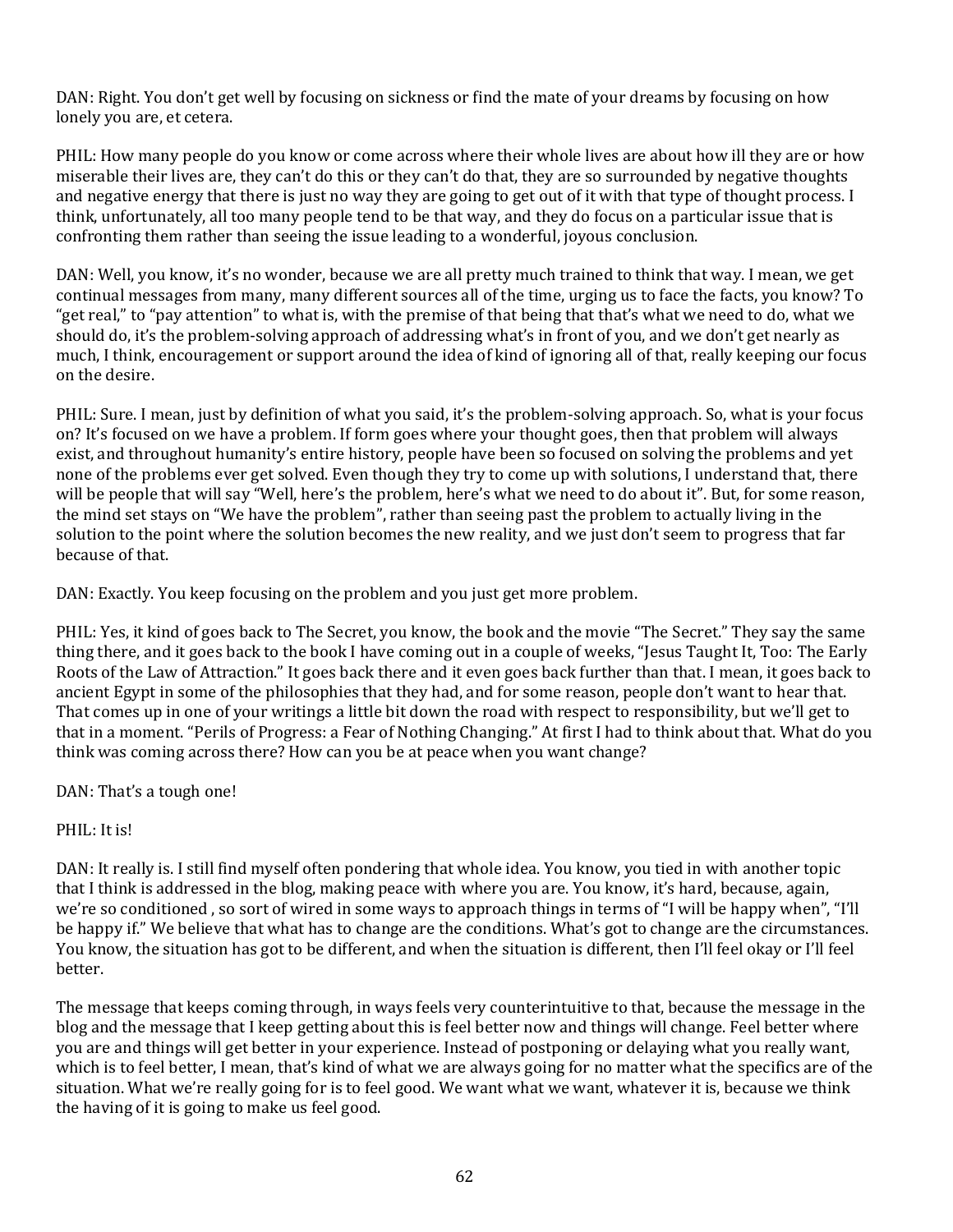PHIL: It's kind of like the old saying "act as if". If you're sitting in a situation and you're not particularly happy and not particularly comfortable, and you condition your achieving happiness and peace of mind on some event or some person or something that's going to happen in your life, then it always becomes elusive. It's always something way ahead of you rather than saying "Wait a minute. I can be happy right now. I don't have to wait for that condition to exist". And it's almost as if by accepting the happiness in the now, you create the condition where whatever it is you're looking for will happen.

DAN: Yes. When you stop and think about it, it's a very empowering perspective that is being offered in this sort of counterintuitive way. As difficult as it can be to wrap our heads around it, much less try to implement it, the idea that wherever we are, no matter what the conditions may be, no matter what the situation may be, no matter what the facts are in that situation or in that present, wherever we are standing, we can choose how we feel. We can choose that; we can choose our perspective. We can choose our point of view. We do it all the time, sort of by default, or unconsciously. I mean, there are all kinds of examples of that. You know, the situation we find ourselves in that one minute we're devastated and one minute we're depressed, angry or upset, in one sense or another, and then something comes along and distracts us from it completely, and it's gone. The situation didn't change. The "facts" didn't change. What changed was our point of view. But then everything changed in terms of how we felt.

PHIL: Exactly. Speaking of conditions, you mentioned in this particular blog conditional love versus unconditional love. Do you have a definition in your mind of what conditional love and unconditional love is?

DAN: Probably the best way that I would describe that is to say that conditional love is sort of what we've been talking about. I'll frame it this way, "I'll love myself when" or "I'll love myself if," "I will love me, I will care about me, I will appreciate me, I will think the best of me when this happens or that happens". And unconditional love, obviously, is choosing to have that perspective of one's self, or someone else, for that matter, without that stipulation.

PHIL: Which people really have a hard time doing.

DAN: Oh yes. We all have our issues with that.

PHIL: Now, because of that concept, organized religion is one of my pet peeves. I can be open and honest about it in my books and the things that I write, but I never understood how religious institutions say, well, God loves you, but here are the conditions under which you may have eternal bliss, and if you don't do these things, you'll have eternal damnation and burn forever in hell or something. I could never grasp that concept. I cannot conceive that a true God would place conditions on the things that it created in order to make them happy and have them have a happy life. It never made any sense to me.

DAN: Don't you think it really is, in a sense, a power issue? And, in a sense, it's all about whom you are giving your power to or what you're giving your power to. You just gave one well known common example of that in organized religion. But it's true in so many ways, and there are so many examples of even very simple or minor circumstances or situations or people who we completely surrender that control to.

PHIL: You say in one of your other writings "keep the keys in your pocket," and I believe that's about relationships and giving up power.

DAN: You're right, exactly, same idea.

PHIL: I work with high school kids, and you have your usual fights and name calling and kids will get depressed or whatever, and you ask them and you talk to them about it, and you find out that so and so said this, or this person is spreading a rumor or whatever. I really try to push on them "Hey, guys, by getting this upset or getting this depressed or getting this angry and wanting to go out and express that anger, literally what you have done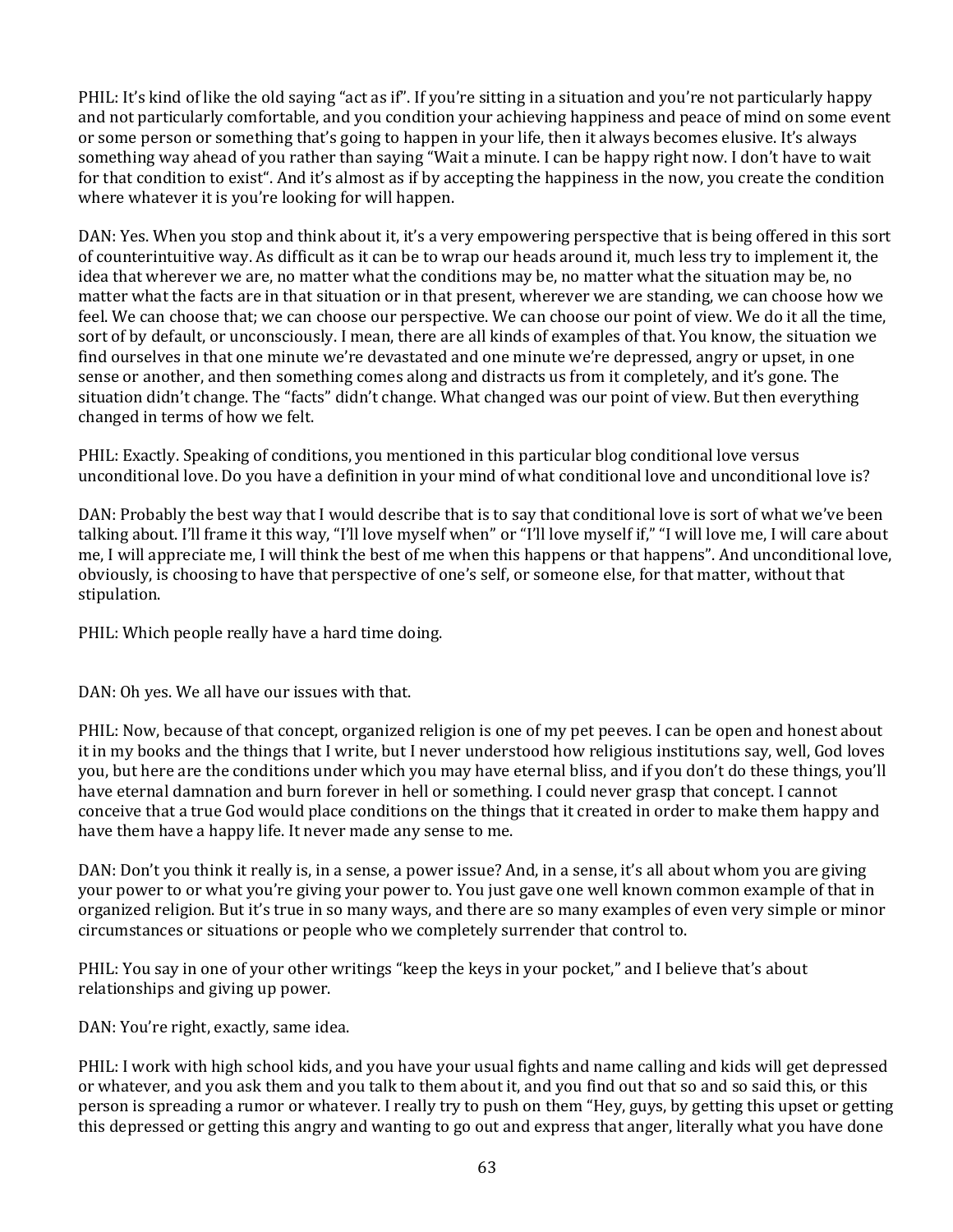is you have given your power to those people to control your life". They kind of look at me and say "huh". I tell them obviously if they're doing this, if you look at the reaction you have to it, they are basically controlling the way you feel and what you're going to do. Now, this person that is causing this particular issue, do you want them to have power over your life? And it's like" Well, no, of course not". Okay, guys, and then don't let them have that kind of control. You take control of your own life, and if they say something that isn't true, just ignore it. If you jump all over it, you have basically given them authority over you. Sometimes it works, sometimes it doesn't, but at least they are trying to get the message anyway.

DAN: We all do it all the time. I mean, it's pretty much what we say to this person or that person or even this situation or that situation. You are now officially in charge of my happiness. Please be good to me.

PHIL: Yes, that's exactly what you do, and, obviously, if you go through life that way, I'm not sure you'll ever be happy.

DAN: We certainly don't make it easy on ourselves.

PHIL: Tell me about the "tricks your mother taught you."

DAN: That's the one about how my sister used to wake up in the morning for school. She'd wake up groaning about not feeling very well and thinking that maybe she should stay home, and my mother's approach to that almost all of the time, not in every case, but more often than not, my mother's approach to that was to say to my sister, "Well, just get up and take a shower and see how you feel". And so, nine times out of ten, when my sister dragged herself out of bed and took a shower and washed her hair, and started moving through her routine in the morning, then she started to feel her energy moving. She obviously wasn't ill, and ended up, more often than not, on her way to school. I think that is a lesson that I got from observing my mother in that situation was the way we have of talking ourselves into feeling bad.

# PHIL: Right.

DAN: We are just so good at amplifying what is sometimes a fairly small matter, that may not feel all that pleasant or all that comfortable, and we can get really stuck in it, because we're, again, mostly focusing on it. Whereas if we will kind of get ourselves going on to something else, I think there is a certain power and distraction from whatever is bringing us down, or worrying us, or causing frustration and so forth. Anything that gets the attention off of that and gets you onto something at least more neutral, if not more positive, has a way of allowing our own energy to move in a more positive, or at least more neutral, sort of way. We can often find ourselves – again – moving with the flow.

PHIL: Right. I can recount a good number of times where I would wake up in the morning and think "I have to fix a fence for the horses, or I have to repair a stall" or something like that, and I would sit there over my coffee and say "I don't feel too well. It's hot and muggy; I think my sinuses are clogging up." I started imagining all these reasons why I didn't want to do that particular task, and, fortunately, either my wife or some other higher power would essentially kick me in the butt, and I'd get up and I'd do it. I found that once I got into the project, everything was fine. I really did feel okay, and I would actually enjoy some of the tasks. So much of it is mindset. I had a guest on last week, Ken MacLean, and he indicated that when he has a problem, he ignores it. At first, that seems like a cavalier attitude, but he further explained that it's not a function of, hey, you've got bills to pay and you don't sit there and say "I'm going to ignore these bills and not pay them". But you don't put all your energy and attention into making yourself sick over it. You look beyond the immediate concern of paying the bill, and you focus on whatever it would take or what would be required in order to get it done, and you go out and do it. The next thing you know, the problem is gone. All too often, we sort of fall into that inertia trap where objects at rest tend to stay at rest unless acted upon a stronger force. In most cases, or probably in many cases, the stronger force is actually our own willpower and our own mind.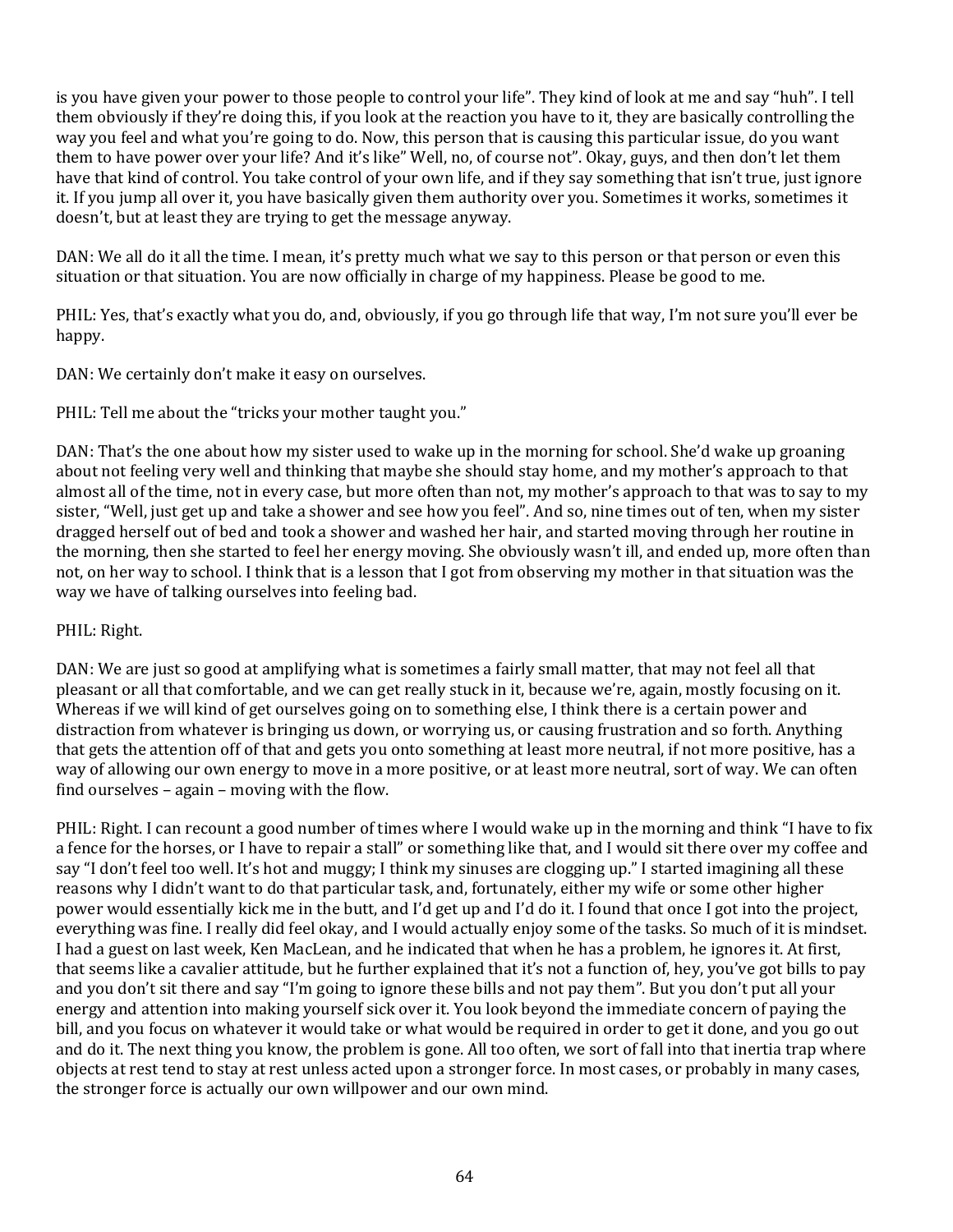DAN: Well, I think you hit on something really important, and that is the impact of what we say to ourselves. In any situation that we find ourselves in, good or bad, good feeling or bad feeling, we're always saying something to ourselves about it, and what happens so often is that we end up really saying things to ourselves that only amplify the bad feeling of what we are observing, what we are noticing. And so, using the simple example of my sister not wanting to get out of bed in the morning, or how we all can feel when we first wake up in the morning, especially on a school or a work day, it's pretty easy to lie there and say to yourself, "I don't feel like it, I can't face this, I'm tired, I didn't rest well", you know, maybe something is aching and, you know, the more you lie there saying those things to yourself, the more you amplify whatever that is, the bigger it's getting, the worse you feel.

And yet if we could stop ourselves by trying to be aware of that, and hear ourselves, and find a way to more easily, more quickly sort of gently shift that focus, that perspective, start saying kinder, gentler things to ourselves, then I think we would often be very, very surprised at how quickly and how easily our energy does get moving, and in a better feeling direction.

PHIL: Absolutely. The concept of "you want to be loved by you" was something that you wrote, and in that blog it discussed why is love so elusive, looking for love in all the wrong places, and loving yourself. I think a lot of people have issues with loving yourself. Why is that so important, and are there ways in which people can open up to love themselves?

DAN: Well, I agree that it's a struggle for a lot of us, and I think it's even compounded in ways by how almost sort of trite it has come to sound to us. You know, it's become sort of a buzz phrase or buzz word, falling in and out of favor, and so much has been said and written on that topic.

And, you know, I think the real message that was coming through in that particular post was the way that we so often seem to be looking to anyone else but ourselves to reflect back to us our lovability. It just seems like we all sort of need to see ourselves as loveable, as worthy of love, and the only way to see that is to see that in someone else's eyes. We are almost always on the prowl, always searching, always looking for the someone who can send that back to us in some way, and it creates a sort of needy basis for relationships, among other implications of that. It also, I think, perpetuates a lie in a way, and the lie is that anyone else really can give that to us. We approach relationships, we approach our lives so often with that premise, proceeding with that assumption that love is something that we can, that we must, that we will find in some other person's response to us.

It kind of goes back to the whole power thing, too, of saying to someone else that my happiness is yours to give. My sense of myself as loveable, my sense of myself as being worthy of love is yours to give, and I sure hope you'll give it to me, and if you won't, I'll just keep looking until I find someone who will. Believing this lie that that really can come from anybody else when, in fact, it never can. If we are going to experience that, really experience that, we're going to have to find a way, each and every one of us, to somehow see, hear, feel, understand, and believe that we are ultimately the only source of that for ourselves.

PHIL: I would definitely agree. I think if you can't wake up in the morning and think "Wow, I feel good. I feel good about myself. I feel happy inside, I'm going to have a wonderful day," then you will have a problem. If instead, you wake up and go "Well, maybe today I will find that person. Maybe today I will find that thing. Maybe today I'll buy something". That all of these things, that if I get them, I will be happy. Then I think happiness will always be elusive, because if you can't wake up and be happy with yourself, like you say, you're not going to find it in somebody else, and relationships, I think, will always be doomed to conflict if that's your approach, "This person will make me happy", because the first time they do something to piss you off, you're going to say, "Oh, what happened?" This person isn't making me happy anymore, and the illusion or delusion goes down the drain, and the next thing you know, you're in divorce court, or you buy a particular thing, you buy that brand new car, and that's going to make me happy, and the first time it has a breakdown, you say, "Oh, geez, I guess that didn't really make me happy after all." You will always be in search for that thing outside yourself if you can't get up in the morning and say "Hey! I feel really good that I'm me."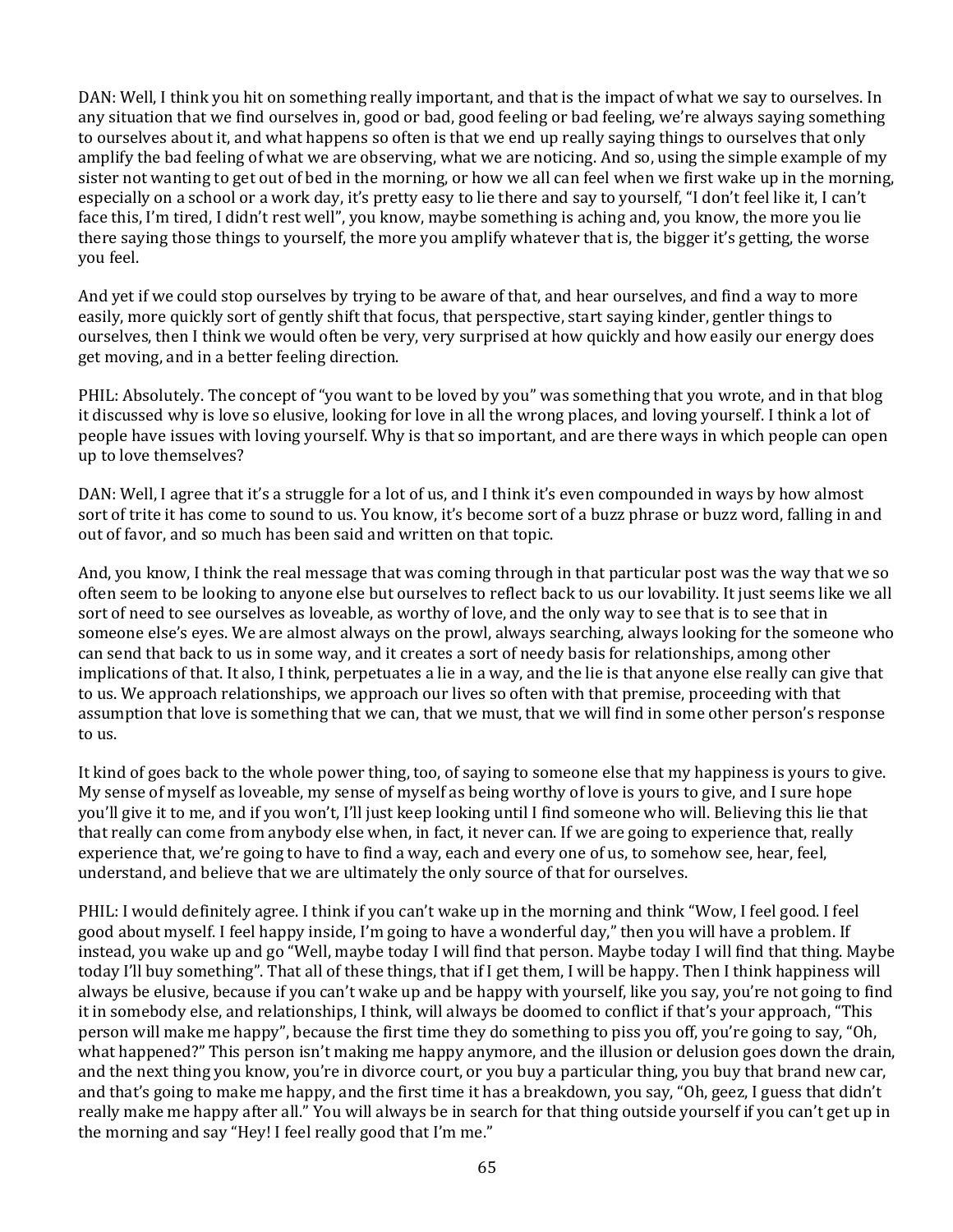DAN: Well, I'm convinced that we all really do want to be loved by ourselves. That is all we really want. We just don't often let ourselves believe we can, or we don't know how to. What we're always searching for so often in someone else is something we really do want to be able to give ourselves. It's just that we struggle a lot with understanding how to do that, or believing that we can.

PHIL: You know, even if you have to wake up in the morning and pretend and say the words, I think eventually it will actually start hitting home and you will feel better about yourself. Some people are just miserable. If they wake up and say "Oh, boy, I love myself, I feel great, what a wonderful day I'm going to have, I'm me, I'm glad I exist. I'm glad the universe created me" or whatever, even if they don't believe it initially, I think if you do that every day, it may start to hit home, and the next thing you know, you may wake up feeling good about yourself.

DAN: Well, I think you're really on to something there, and I would say in addition to that how much it would help us if we could allow ourselves to experience or to remember moments of real peace, or moments of real contentment, or moments of real satisfaction. I think most of us, if we really look hard enough, we can find those experiences or those memories in our lives. We can think of times that we just felt great. We just felt so alive, so content, so fulfilled, and particularly the moment of that kind of experience that we're just us. Not necessarily moments where we were with another person or receiving something from another person. I can think of times in my life that were absolutely sublime moments where there was nobody around. It was just me sitting out in nature somewhere, or just me having an experience, maybe reading a book or listening to music, or just thinking about something wonderful, and just feeling amazingly well. If you can identify those moments, and recognize that you have them, those moments are you loving you. That's what they are.

PHIL: I think the more that you remember them, the more it will become a more frequent occurrence. I want to end the show on this one last topic. The last thing, we'll end on this, are we supposed to be resigned to our lot or place in life?

DAN: Are we supposed to be resigned to our lot or our place in life?

PHIL: It was from "Making Peace With Where You Are."

DAN: No, I would never use the word resignation or being resigned as a way of being at peace with where you are, because I think the idea of being at peace with where you are, making peace with where you are is such a dynamically joyful place to be. When you are able to make the choice to feel good, to be happy where you are, that's anything but resignation. That's anything but being resigned or some sort of tragic acceptance of your lot in life. That's about joy; that's about choosing to give your attention to the truly positive satisfying, pleasing aspects of who you are and what you are. And to me, that is a place from which all kinds of powerful, positive change can occur, growth occurs, expansion occurs, movement starts there. The feeling of that, when we are able to do it, is the opposite of what I would call resignation.

PHIL: I think a lot of people are used to being told "Hey, that's your condition, that's your life, accept what you got and call it good. You're not going to do anything better."

DAN: See, the idea behind this is you make peace with where you are and it just gets better, because it can't not get better.

PHIL: Right. In a way, for a lot of people, I think it's a subtle difference and makes all the difference in the world. And those things that do make you peaceful and that do make you happy are usually those things that drive you on to bigger and better and greater things. They emerge from your imagination, and it's the joy of planning the trip and thinking about the kind of things, places, and activities that you want to do, even though you're still sitting here in the now, but those kinds of thoughts stir a sense of happiness and harmony inside of you. And, like you say, it's not saying, "Oh, I'm always only going to be doing this, so, therefore, I need to be happy with what I'm doing." There is a difference.